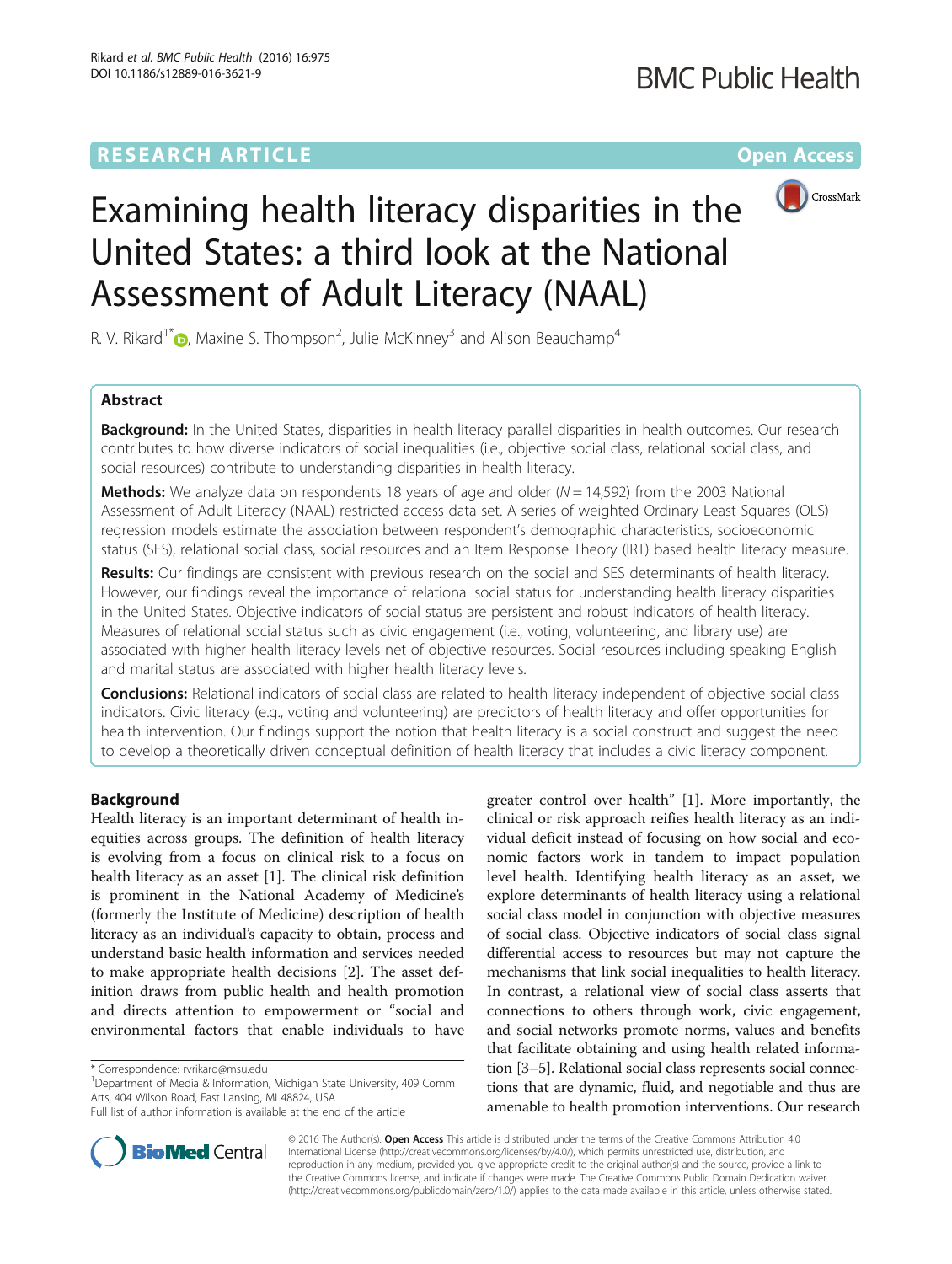contributes to knowledge of how diverse indicators of social inequalities contribute to an understanding of disparities in health literacy in the United States [\[6](#page-9-0), [7](#page-9-0)]. Moreover, our research objective is consistent with an emerging body of international health literacy research examining the social gradient in health literacy [[8, 9](#page-9-0)].

Research studies observe an array of sociodemographic differences in the risk of low health literacy in the United States. Low health literacy is more prevalent among the elderly, men, racial/ethnic minorities, and low socioeconomic status (SES) groups [[10](#page-9-0)–[13](#page-9-0)]. The overall decline in physical and mental ability associated with aging may account for lower levels of health literacy among the elderly [\[13](#page-9-0)–[15\]](#page-9-0). However, some challenges contribute to disparities in health literacy because they are more likely among low-income elderly. These include limited activities in daily living and more rapid cognitive decline [\[16](#page-9-0)–[18\]](#page-9-0). Some research indicates that men have lower levels of health literacy compared to women [[10, 13\]](#page-9-0); however, other research suggests the opposite [[19, 20](#page-9-0)]. Similarly, the connection between race/ethnicity and health outcomes consistently indicates that compared to whites, racial/ethnic minorities have higher rates of morbidity and mortality [\[21](#page-9-0)] and lower levels of health literacy [[11, 19\]](#page-9-0).

Previous research using structural or objective indicators of social class (e.g., income, education attainment, and occupational status) consistently reveals socioeconomic disparities in health literacy [[10, 13, 16](#page-9-0), [22](#page-9-0)–[27](#page-9-0)]. Studies find a positive relationship between individual level of income and health literacy. For example, an increase of approximately \$5000 in personal income is associated with a significant increase in health literacy levels [[11](#page-9-0), [13, 28](#page-9-0)]. Educational attainment shapes individuals' social status by influencing accumulated knowledge, skills, resources, habits, and, in turn, health [\[29](#page-9-0)]. Higher levels of educational attainment translate into better overall health outcomes and higher levels of health literacy [\[10](#page-9-0), [12](#page-9-0), [20, 30, 31\]](#page-9-0). Likewise, high occupational attainment as measured by higher prestige, power or influence is associated with higher health literacy levels [\[32](#page-9-0)].

There are limitations to the use of income, educational attainment, and occupational status as determinants of health literacy. The rationale for using income follows that increased income provides additional access to health resources [\[33\]](#page-10-0). However, the relationship between income and health is confounded by reverse causality [[34](#page-10-0)]; not only are poverty and low income a significant risk for poor health outcomes, but the experience of a severe chronic illness or disability may also reduce overall earning potential [[17](#page-9-0)]. The connection between educational attainment and health is linear and positive. Yet, education does not completely capture access to resources, and is only

significant to the extent that the associated skills and knowledge are socially valuable [\[4,](#page-9-0) [34](#page-10-0)]. Occupational prestige is the mutual assessment of the status associated with the title of an employment position. Occupational status, however, is only applicable for working-age adults in the labor force [[3,](#page-9-0) [34](#page-10-0)] and occupational status may not capture all the social connections related to health literacy such as social empowerment. Moreover, income, educational attainment, and occupational status are of limited utility in terms of offering insight into the effect of SES position on health literacy as previous research indicates health literacy independently predicts health outcomes when controlling for structural indicators of socioeconomic position [\[8](#page-9-0), [15](#page-9-0)].

Relational social class highlights the mechanisms that might reveal how individuals come to accumulate health literacy. Relational social class is the emergence of social groups as a result of interdependent economic relationships [[3,](#page-9-0) [35](#page-10-0)]. Indicators of relational social class assess the relative degree of connection between individuals and larger social institutions. Class-based social relationships account for how and why members of a social class advance their economic and social well-being as well as access socially valued resources to the detriment of others [\[3](#page-9-0), [36](#page-10-0)]. These indicators may include economic inclusion, political participation, and civic engagement [[37, 38\]](#page-10-0). Employment status is the degree of economic inclusion that either grants or denies individuals access to needed resources. Specifically, full-time employment compared to part-time employment, unemployment, and retirement, protects and fosters perceived health and overall physical health [[39](#page-10-0), [40](#page-10-0)]. Moreover, full-time employment in the United States may include employer provided health insurance, which connects people to the system of health care. Voting is a form of political participation directly tied to the development and implementation of large scale public policy [[41](#page-10-0)]. Voting may also grant people a critical sense of belonging to a community and having rights within that community [[42](#page-10-0)]. Thus, voting connects people across vertical power gradients and creates ties to formal institutions [[43](#page-10-0)]. Previous research reveals that individuals living in regions with high voting rates are significantly less likely to report poor self-rated health than individuals living in areas with low voter turnout [[44](#page-10-0), [45](#page-10-0)]. Civic engagement activities, such as volunteering and library use, are essential to build informal ties that may improve mental and physical health as well as access to health information [\[46](#page-10-0)–[48](#page-10-0)]. Differential availability of and access to social resources are equally important to understand disparities in health literacy.

Social resources are normative social means that provide economic protection and benefits. Measures of social resources may include language spoken, marital status, and methods of seeking out health information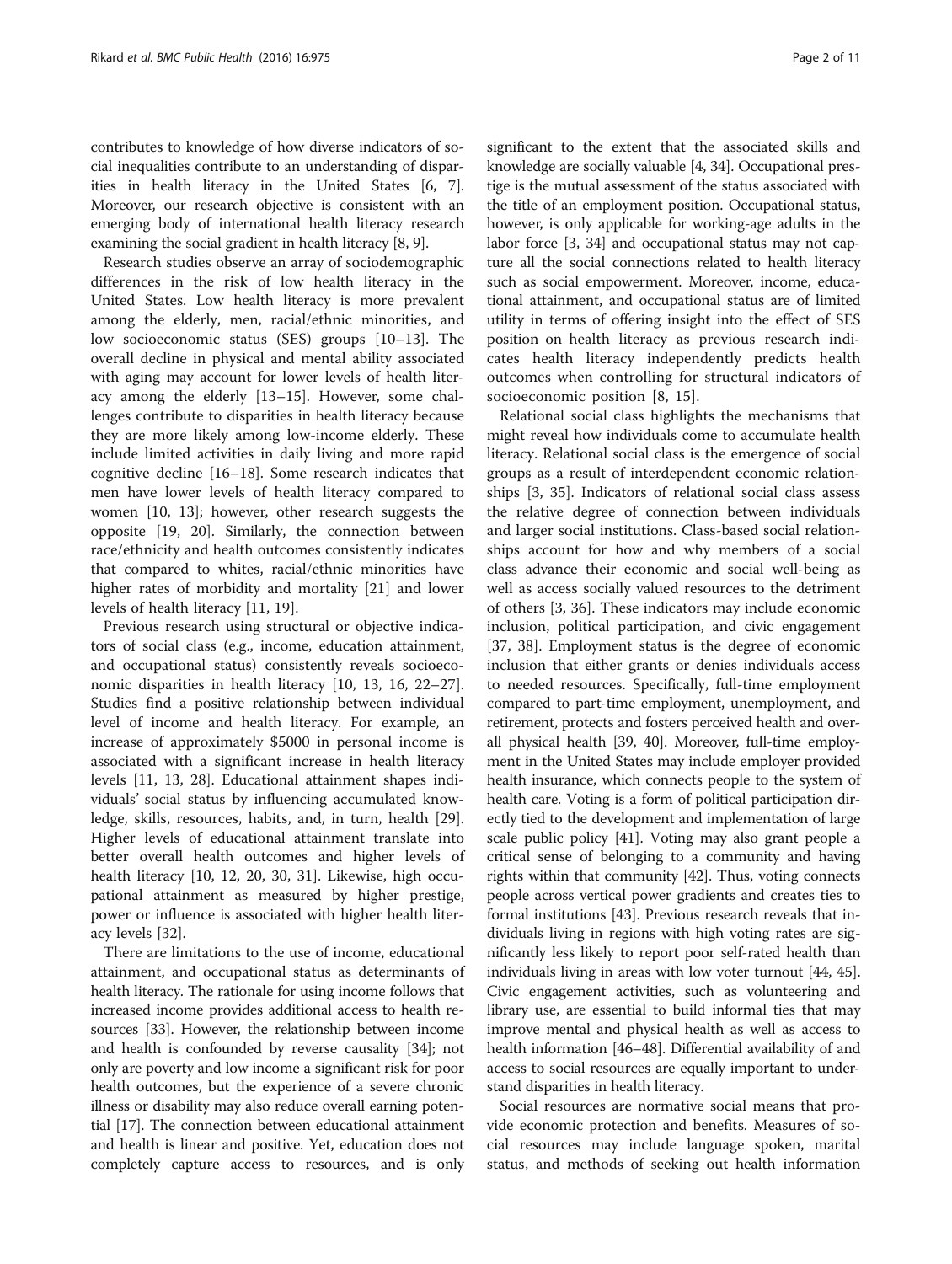[[37, 38\]](#page-10-0). Speaking the primary or dominant language is an essential component to integrate and navigate within a given social context [[49, 50\]](#page-10-0). In the United States, previous research reveals that Hispanics who only speak Spanish, compared to Hispanics who speak English and Spanish, experience greater disparities in use of healthcare services and health outcomes [[50](#page-10-0), [51](#page-10-0)]. Marriage or living as a married couple confers increased economic stability, lower levels of depression, and higher levels of life satisfaction compared to people who never marry [[52, 53\]](#page-10-0). Access to multiple sources of health information provides the benefit of informed health decision making [[10\]](#page-9-0) and is associated with less ambiguous knowledge of health conditions [\[54](#page-10-0)].

Relational social class and social resources are examined in this study to provide greater insight into social inequality in health literacy. In general, we expect relational and social resource measures will have additional value in understanding the disparities in health literacy. Thus, we hypothesize that relational social class measures (i.e., full-time employment, voting, and volunteering) are significant positive predictors of higher health literacy levels, net of the demographic and objective SES (i.e., income, educational attainment, and occupational prestige) resources measures. We also hypothesize that access to social resources (i.e., native English speaker, marriage, and the number of health information sources) is significantly associated with higher levels of health literacy, net of the demographic and objective SES resources measures.

## Method

## Data source

Data come from the 2003 National Assessment of Adult Literacy (NAAL). The NAAL is a unique nationally representative data set that includes an Item Response Theory (IRT) based measure of health literacy as well as measures of relational social class, social resources, and objective social resources. The written informed consent for participation in the NAAL, sampling design, and complete sample size are described elsewhere [\[55\]](#page-10-0). The complete NAAL household sample of more than 18,000 respondents was limited to adults (i.e., 18 years of age and older) for an analytical sample of 14,592 respondents. The analyses were performed with approval from the Institutional Review Board at North Carolina State University.

## Measures

## Dependent variable

The health literacy measure is based on Item Response Theory which models the level of difficulty for a given item and an individual's performance (i.e., answering the question correctly) on the item [[56](#page-10-0)]. Baldi & colleagues [[57\]](#page-10-0) developed 28 of the 152 items to measure health literacy in the NAAL. Responses to 23 of the 28 items were originally scored correct, incorrect, omitted, or not reached (i.e.,  $1 =$  correct,  $0 =$  incorrect,  $8 =$  omitted, and 9 = not reached) and responses to 5 items were scored correct, partially correct, incorrect, omitted, or not reached (i.e.,  $1 =$  correct,  $2 =$  partially correct,  $0 =$  incorrect,  $8 =$  omitted, and  $9 =$  not reached). We recoded omitted and not reached responses as incorrect and employed the more general Graded Response Model (GRM) [\[58](#page-10-0)] IRT model to estimate health literacy scores [\[59\]](#page-10-0). The IRT parameters and recoded item responses were entered into VisualDF  $[60]$  $[60]$  $[60]$ <sup>1</sup> to compute the health literacy values.

## Independent variables **Demographic**

Respondents' age was measured in years and was computed from information on the respondent's date of birth and the date of the NAAL assessment. Respondent's sex was coded as a dummy variable (i.e., 0 = Male,  $1$  = Female) with males as the excluded category. Responses to three questions determine respondents' race/ ethnicity. The first question asks: "Are you Hispanic or Latino?" The second question asks respondents their country of birth. Hispanic/Latino respondents born in the United States are coded as native born while respondents' born outside the United States are foreign born. If the respondent indicated that they were not Hispanic/Latino, then the third question asked respondents' to indicate their racial/ethnic group [[61\]](#page-10-0). Each race/ethnic group category was coded as a separate dummy variable and white respondents were the excluded category in the analyses.

## Socioeconomic resources

A single question item asked respondent's approximate total household income for the past 12 months. The original 15 household income categories were collapsed into eight categories, recoded to the median value of each category, and rescaled in thousands of dollars [\[62](#page-10-0)]. Recoding and rescaling household income provides an intuitive interpretation for the effect of median household income in thousands of dollars rather than in units of the categories [[63](#page-10-0)]. To determine income from savings and investments, two questions asked if the respondent or anyone in the respondent's household received: 1) interest from savings or other bank accounts (other than dividends) and 2) dividend income from stocks or mutual funds or income from rental property, royalty, estates, or trusts. Response options for both questions are: 1) Yes, me; 2) Yes, someone else; 3) Yes, someone else and me; and 4) No. Affirmative responses to the two questions are recoded into dummy variables and summed. A derived measure of educational attainment includes 11 response options that served as a measure of educational attainment. Occupational status was recoded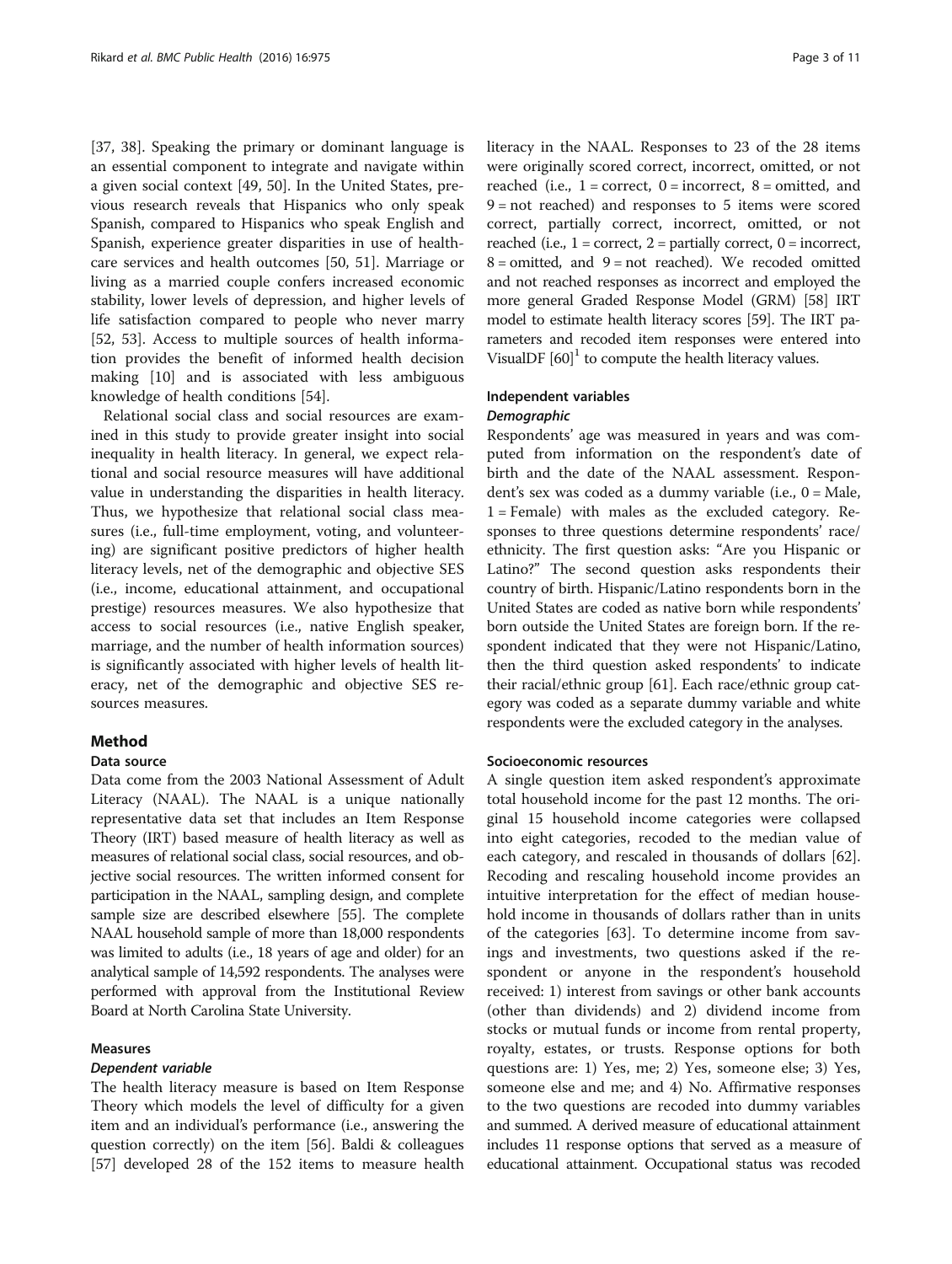into corresponding 2000 Census Occupational Codes by NCES staff. In the analyses the Census Occupational Codes were recoded into Nam-Powers-Boyd Occupational Status Scale values that range from 1 (lowest status) to 100 (highest status) [[64](#page-10-0)–[67\]](#page-10-0).

## Relational social class

Employment status is a derived variable and the original six response categories include: 1) Employed Full Time, 2) Employed Part Time, 3) Employed Not at Work, 4) Unemployed Looking for Work, 5) Unemployed Not Looking for Work, and 6) Out of Labor Force. The first three response options were collapsed into an "Employed" category. The last three response options were collapsed into an "Unemployed" category. In our analyses, "Unemployed" was the excluded category. A derived measure of voting in the 2000 election included the response options: 1) Not a Citizen 2) Did Not Vote, 3) Voted, and 4) Do Not Remember. Response categories are recoded into dummy variables and respondents who voted were the excluded category in the analyses.

Respondents indicated the amount of information about current events, public affairs and the government from six sources including: 1) Newspapers, 2) Magazines, 3) Internet, 4) Radio and Television, 5) Books or Brochures, and 6) Family Members, Friends, or Co-workers. The response options for each source of information were:  $1 = A$  Lot,  $2 = Some$ ,  $3 = A$  Little, and  $4 = None$ . Response options were reverse coded and higher values indicate a greater amount of information and then averaged across the six sources for non-missing values only. Respondents were asked how often they used a library for any reason. Response options included: 1) Daily, 2) Weekly, 3) Monthly, 4) Once or Twice a Year, and 5) Never. To create equivalent library use categories, the first three responses were collapsed and recoded into a dummy variable for "Frequent" library use. The response options Once or Twice a Year and Never were each recoded into dummy variables. In the analyses, "Never" was the excluded category.

Two question items provide the measure of volunteer activity. First, respondents were asked if they gave any unpaid time as a volunteer to a group or organization during the past year. The response options were recoded into a dummy variable (i.e.,  $0 = No$ ,  $1 = Yes$ ). Second, if the respondent volunteered a follow up question asked how often they volunteered and included the response options: 1) Most days, 2) A few days a week, 3) About once a week, and 4) Less than once a week. The combined response options were reverse coded so higher values indicate a higher level of volunteer activity. To create equivalent volunteer activity categories, the response options Most days, A few days a week, and About once a week were collapsed and recoded into a

dummy variable for "Frequent" volunteer activity. The response options Less than once a week and Never were each recoded into dummy variables. In the analyses, the "Never" volunteer was the excluded category.

## Social resources

Language spoken is a derived measure from responses to two questions: "When you were growing up, what language or languages were usually spoken in your home?" and "Which language do you often speak now?" Respondents who indicated English for both questions were recoded as only English speaking. Respondents who spoke Spanish growing up and now speak English were recoded as Spanish/English as Second Language (ESL). Respondents who spoke Spanish growing up and only spoke Spanish were recoded as Speaking Spanish Only. The remaining respondents who spoke any other language growing up and now speak English were recoded as Other Language Spoken ESL. Native English speaking respondents are the excluded category in the analyses.

Marital status is a derived measure and respondents were categorized as either: 1) Never Married, 2) Married or Living as Married, and 3) Separated/Divorced/Widowed. The three categories were recoded into dummy variables and married or living as married was the excluded category. Respondents indicated the amount of information about health issues obtained from six sources. The sources included: 1) Newspapers, 2) Magazines, 3) Internet, 4) Radio and Television, 5) Books or Brochures, and 6) Family Members, Friends, or Co-workers. The response options for each source of information were:  $1 = A$  lot,  $2 =$  Some, 3  $=$  A little, or  $4$  = None. Cronbach's alpha analysis revealed Newspapers, Magazines, and Books or Brochures are a reliable measure for source of health information ( $\alpha = 0.71$ ). Response options were reverse coded and higher values indicate a greater amount of information and then averaged for the three sources for non-missing values only.

#### Data analysis

Two analytical techniques were employed in the research. First, weighted descriptive statistics were estimated for all variables. Bivariate correlation matrices (available upon request) do not reveal multicollinearity among the predictor variables. Second, a series of weighted multivariate Ordinary Least Squares (OLS) regression analyses were used as the dependent variable was a continuous measure. Given the multi-stratified cluster sampling design in the NAAL, all analyses were conducted in STATA 12 [[68](#page-10-0)] to include sampling weights.

## Results

## Descriptive statistics

Table [1](#page-4-0) displays the weighted descriptive statistics for all variables. On average, respondents were 45 years of age,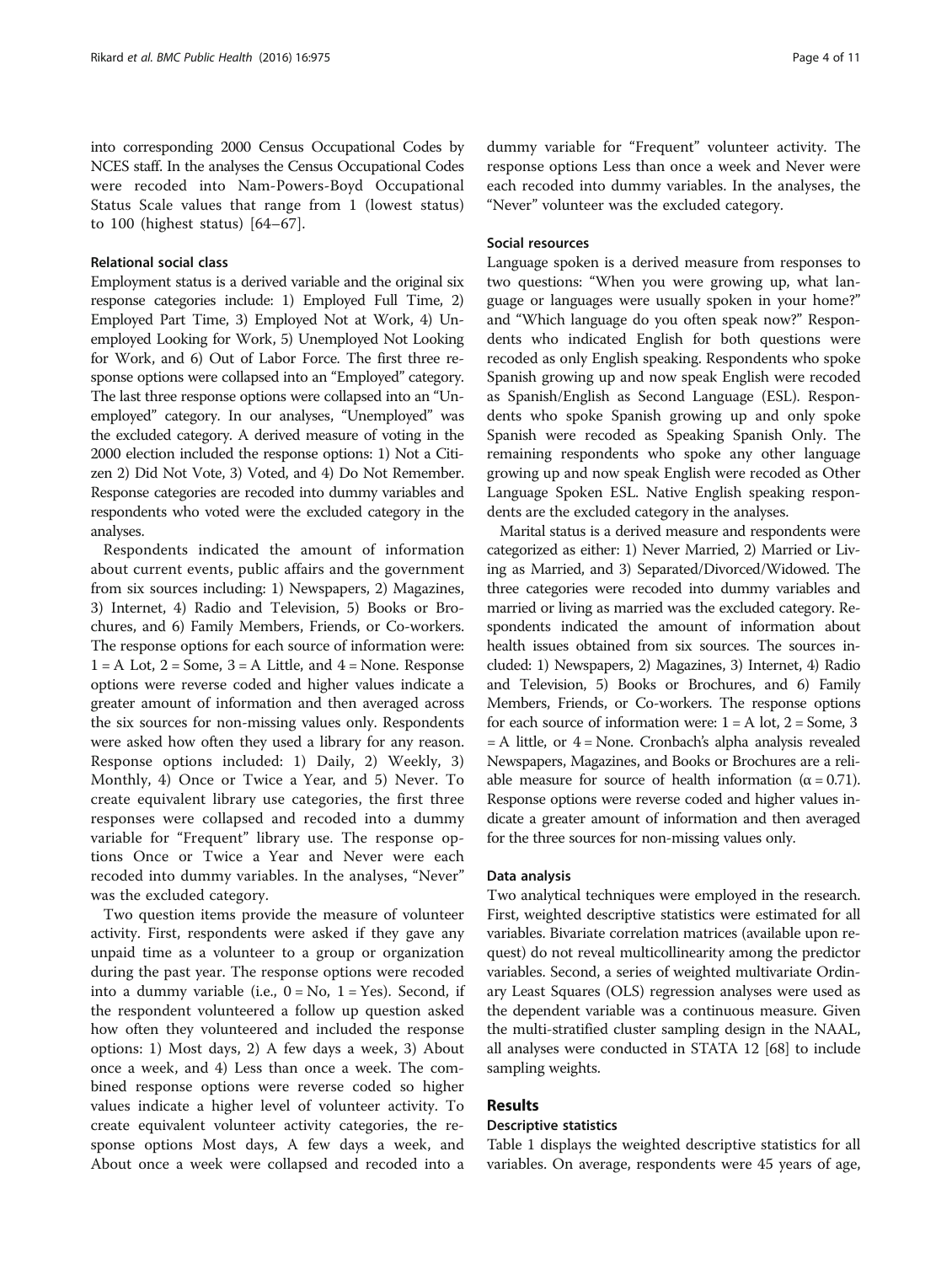<span id="page-4-0"></span>Table 1 Descriptive statistics for demographic, socioeconomic resources, and health literacy score (Weighted)<sup>a</sup>

| Demographic                                | Mean     | Lin. Std. Err. | [95 % Conf. Interval] |          | Min   | Max       |
|--------------------------------------------|----------|----------------|-----------------------|----------|-------|-----------|
| Age                                        | 44.9     | 0.29           | 44.33                 | 45.48    | 18.00 | 100.00    |
| Men                                        | 0.48     | 0.01           | 0.46                  | 0.49     | 0.00  | 1.00      |
| Women                                      | 0.52     | 0.01           | 0.51                  | 0.54     | 0.00  | 1.00      |
| White                                      | 0.71     | 0.02           | 0.67                  | 0.74     | 0.00  | 1.00      |
| African-American                           | 0.12     | 0.01           | 0.09                  | 0.14     | 0.00  | 1.00      |
| Foreign Born Hispanic/Latino               | 0.08     | 0.01           | 0.06                  | 0.10     | 0.00  | 1.00      |
| Native Born Hispanic/Latino                | 0.05     | 0.01           | 0.03                  | 0.06     | 0.00  | 1.00      |
| Asian/Pacific Islander                     | 0.03     | 0.01           | 0.02                  | 0.04     | 0.00  | 1.00      |
| American Indian/Alaskan Native             | 0.01     | 0.00           | 0.00                  | 0.01     | 0.00  | 1.00      |
| Multiracial                                | 0.01     | 0.00           | 0.01                  | 0.02     | 0.00  | 1.00      |
| Socioeconomic Resources                    |          |                |                       |          |       |           |
| Median Household Income (in \$1000)        | 48819.66 | 1001.99        | 46840.24              | 50799.09 | 0.00  | 124999.50 |
| Num. Inc. Sources From Savings/Investments | 0.69     | 0.02           | 0.65                  | 0.74     | 0.00  | 2.00      |
| <b>Educational Attainment</b>              | 5.59     | 0.08           | 5.44                  | 5.74     | 1.00  | 11.00     |
| Nam Powers Boyd Occupational Score         | 53.36    | 0.56           | 52.25                 | 54.46    | 0.00  | 100.00    |
| Relational Social Class                    |          |                |                       |          |       |           |
| Employment Status                          |          |                |                       |          |       |           |
| Employed                                   | 0.66     | 0.01           | 0.64                  | 0.67     | 0.00  | 1.00      |
| Unemployed/Out of Labor Force              | 0.34     | 0.01           | 0.33                  | 0.36     | 0.00  | 1.00      |
| Voted in 2000                              |          |                |                       |          |       |           |
| Not a Citizen                              | 0.08     | 0.01           | 0.06                  | 0.10     | 0.00  | 1.00      |
| Did Not Vote                               | 0.30     | 0.01           | 0.29                  | 0.32     | 0.00  | 1.00      |
| Voted                                      | 0.58     | 0.01           | 0.56                  | 0.60     | 0.00  | 1.00      |
| Do Not Remember                            | 0.04     | 0.00           | 0.03                  | 0.04     | 0.00  | 1.00      |
| Current Affairs/Political/Govt. Info.      | 2.64     | 0.01           | 2.62                  | 2.66     | 1.00  | 4.00      |
| Source                                     |          |                |                       |          |       |           |
| Library Use                                |          |                |                       |          |       |           |
| Frequent                                   | 0.33     | 0.01           | 0.32                  | 0.35     | 0.00  | 1.00      |
| Occasional                                 | 0.33     | 0.01           | 0.31                  | 0.34     | 0.00  | 1.00      |
| Never Use Library                          | 0.34     | 0.01           | 0.32                  | 0.36     | 0.00  | 1.00      |
| Volunteer Activity                         |          |                |                       |          |       |           |
| Frequent                                   | 0.17     | 0.01           | 0.16                  | 0.18     | 0.00  | 1.00      |
| Occasional                                 | 0.21     | 0.01           | 0.19                  | 0.22     | 0.00  | 1.00      |
| Never                                      | 0.62     | 0.01           | 0.60                  | 0.64     | 0.00  | 1.00      |
| Social Resources                           |          |                |                       |          |       |           |
| Language Spoken                            |          |                |                       |          |       |           |
| Native English Speaker                     | 0.84     | 0.01           | 0.81                  | 0.87     | 0.00  | 1.00      |
| Spanish/ESL                                | 0.04     | 0.00           | 0.03                  | 0.04     | 0.00  | 1.00      |
| Speaks Only Spanish                        | 0.05     | 0.00           | 0.04                  | 0.06     | 0.00  | 1.00      |
| Other Language Spoken ESL                  | 0.08     | 0.01           | 0.06                  | 0.10     | 0.00  | 1.00      |
| Marital Status                             |          |                |                       |          |       |           |
| Never Married                              | 0.21     | 0.01           | 0.19                  | 0.22     | 0.00  | 1.00      |
| Married/Living as Married                  | 0.60     | 0.01           | 0.59                  | 0.62     | 0.00  | 1.00      |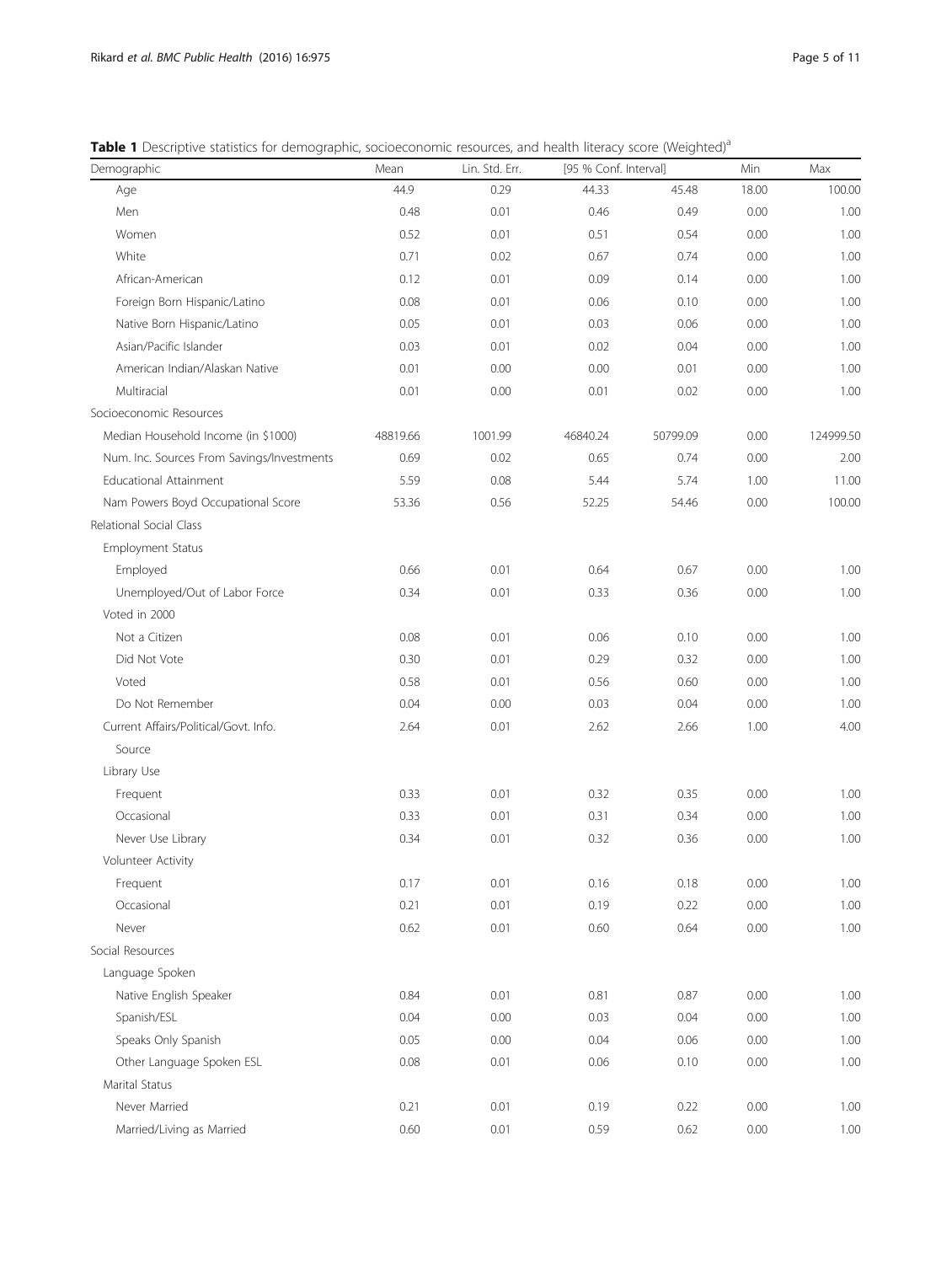Table 1 Descriptive statistics for demographic, socioeconomic resources, and health literacy score (Weighted)<sup>a</sup> (Continued)

| Separated/Divorced/widowed | 0.19   | 0.01 | J.18   | 0.20   | 0.00  | 0.00   |
|----------------------------|--------|------|--------|--------|-------|--------|
| Health Information Source  | 2.49   | 0.01 | 2.46   |        | .OC   | 4.00   |
| Health Literacy Score      | 243.10 | 0.86 | 241.39 | 244.81 | 89.74 | 336.38 |

<sup>a</sup>Source: The National Assessment of Adult Literacy (NAAL) 2003. Respondents 18 years of age and older. N 14,592

female, and white. The average median household income was approximately \$49,000 and more than half of respondents received additional income from savings and/or investments. The majority of respondents were high school graduates, employed, and voted in the 2000 election. On average, respondents obtained a lot of their information about current affairs from multiple sources and approximately a third of respondents frequently used a library but the majority did not volunteer. On the whole, respondents were native English speakers, married or living as a married couple, and obtained a lot of their health information from multiple sources.

#### Multivariate analyses

A series of weighted Ordinary Least Squares (OLS) regression models predicting health literacy level are displayed in Table [2.](#page-6-0) Examining the coefficient for measures in Model 1, age was significant and negatively associated with health literacy level. Moreover, age maintains a negative, significant, and robust association with health literacy across Models 1–5. Women's health literacy scores were nearly five points higher than the scores of men (Model 1). The pattern remained consistent across Models 1–5. African Americans, Foreign Born Hispanic/Latinos, and Native Born Hispanic/Latinos have health literacy scores that were significantly lower compared to Whites (Model 1). Next, the coefficients for Asian/Pacific Islanders, Native Americans, and Multiracial respondents were also lower than the scores for Whites, but this pattern was explained by variables in the full model (Model 5), in particular the social resource measures. In the full model, the baseline coefficient for Asian/ Pacific Islanders was reduced by 58 and 54 % for Native Americans. The overall model accounts for 13.6 % of the variation in the health literacy scores.

Health literacy level increased by a quarter of a point for every additional thousand dollars (\$1000) in median household income and increased six points with each additional source of income from savings and investments (Model 2). The addition of income and wealth measures accounted for 21.3 % of the variation in health literacy scores which represents a 56.6 % increase over the baseline model. Respondents' health literacy scores increased by nearly four points for each additional level of educational attainment, net of other variables in the model (Model 3). As an individual's occupational prestige increased there was approximately a one-point increase in health literacy scores. The addition of educational attainment and occupational prestige reduced the effect of income from savings and investments by 44.91 %; but the effect remains statistically significant. Overall, Model 3 accounted for 27.0 % of the variation in health literacy scores.

The measures of civic engagement voting behavior, library use, and volunteering are significant predictors of health literacy (Model 4). Lower health literacy scores were observed for people who were either not citizens or did not vote. The significant negative association remained consistent for those who did not vote (Model 5). Frequent and occasional library use was associated with a four and five point increase, respectively, in health literacy scores (Models 4 and 5). Health literacy scores increased by three points for respondents who frequently volunteered (Model 4) and the significant positive association remained consistent in Model 5.

Health literacy scores were significantly lower for those who grew up speaking Spanish and now speak English, those who speak Spanish only, and those who grew up speaking a language other than English or Spanish (Model 5). Health literacy was significantly lower for respondents who never married compared to married or co-habitating respondents. Model 5 accounted for 28.6 % of the variation in health literacy scores which represented a 110.3 % increase over the baseline model. Overall, the results suggest that measures of relational social class and social resources improve our understanding of disparities in health literacy.

## **Discussion**

In this study, we identify social determinants of low health literacy as well as individual assets that promote health literacy. In particular, our findings add new insights on the connection between relational social class and health literacy. Voting, volunteering, and library use are associated with higher health literacy levels, net of demographic and objective SES resources measures. Zarcadoolas and colleagues [[69\]](#page-10-0) multidimensional model of health literacy emphasizes the importance of political or civic literacy. Civic literacy enables citizens to become aware of health issues and involved in the decisionmaking processes through civic and social channels. Our results suggest that voters may act to support or oppose governmental influence on health policy. The positive effect of civic engagement on health literacy suggests that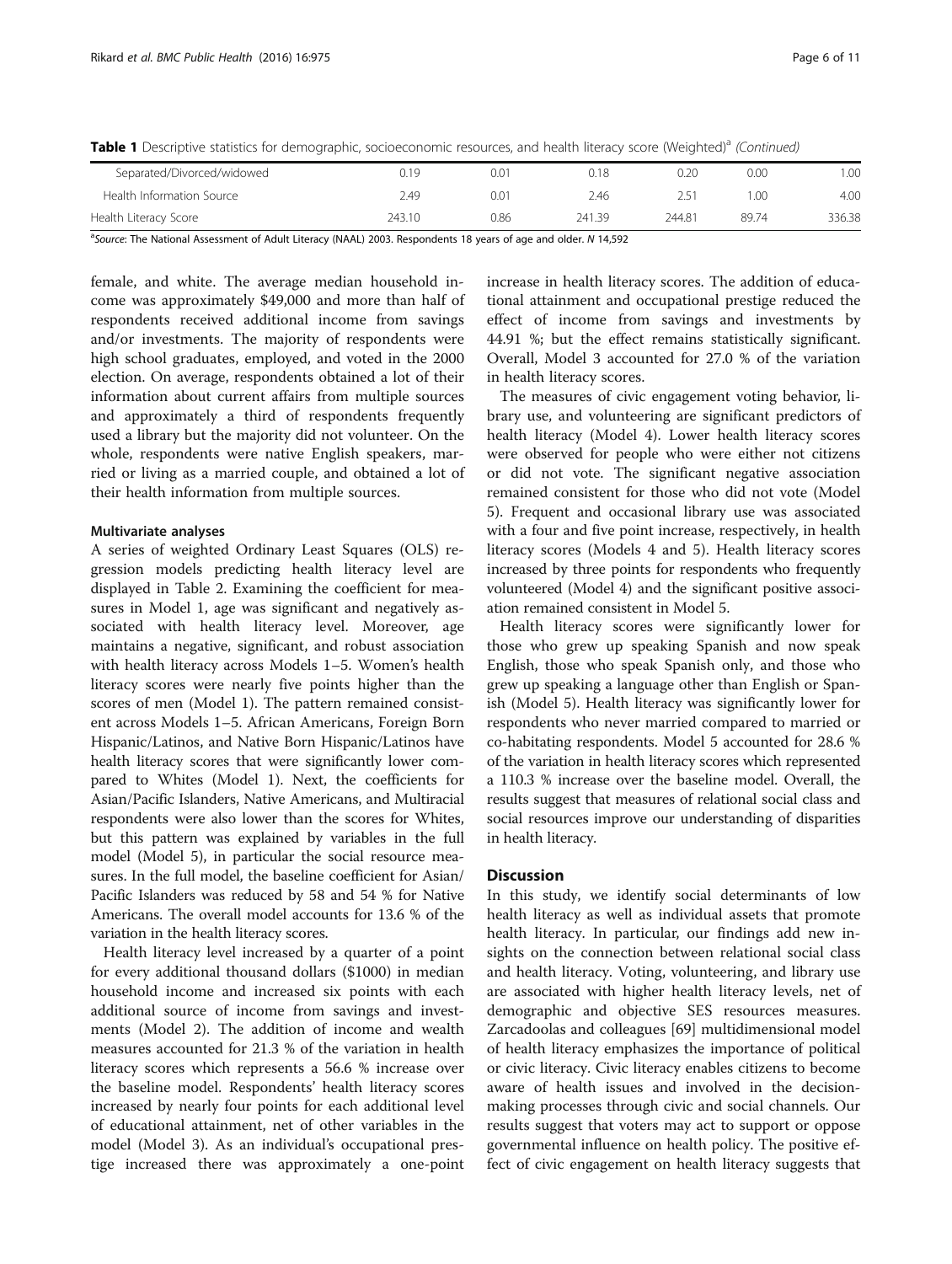<span id="page-6-0"></span>

| Table 2 Ordinary least squares regression of health literacy score on demographic, socioeconomic resources, & social resources |  |  |  |  |  |
|--------------------------------------------------------------------------------------------------------------------------------|--|--|--|--|--|
| (Weighted) <sup>a</sup>                                                                                                        |  |  |  |  |  |

|                                     | Model 1     | Model 2     | Model 3     | Model 4     | Model 5     |
|-------------------------------------|-------------|-------------|-------------|-------------|-------------|
| Demographic                         |             |             |             |             |             |
| Age                                 | $-0.567***$ | $-0.569***$ | $-0.472***$ | $-0.493***$ | $-0.518***$ |
|                                     | $(-0.230)$  | $(-0.230)$  | $(-0.191)$  | $(-0.200)$  | $(-0.210)$  |
| Female                              | $4.713***$  | 6.583***    | 5.968***    | 5.281***    | 4.924***    |
|                                     | (0.056)     | (0.079)     | (0.071)     | (0.063)     | (0.059)     |
| African American                    | $-25.90***$ | $-17.02***$ | $-16.31***$ | $-16.52***$ | $-16.48***$ |
|                                     | $(-0.195)$  | $(-0.128)$  | $(-0.123)$  | $(-0.124)$  | $(-0.124)$  |
| Foreign Born Hispanic/Latino        | $-44.49***$ | $-33.59***$ | $-27.96***$ | $-22.22***$ | $-11.45***$ |
|                                     | $(-0.279)$  | $(-0.211)$  | $(-0.176)$  | $(-0.139)$  | $(-0.072)$  |
| Native Born Hispanic/Latino         | $-18.36***$ | $-10.85***$ | $-9.265***$ | $-9.534***$ | $-5.620*$   |
|                                     | $(-0.092)$  | $(-0.054)$  | $(-0.046)$  | $(-0.048)$  | $(-0.028)$  |
| Asian/Pacific Islander              | $-8.776*$   | $-8.474*$   | $-12.78***$ | $-9.313**$  | $-3.665$    |
|                                     | $(-0.037)$  | $(-0.036)$  | $(-0.054)$  | $(-0.039)$  | $(-0.015)$  |
| American Indian/Alaskan Native      | $-22.58**$  | $-12.00$    | $-11.36$    | $-11.76$    | $-10.43$    |
|                                     | $(-0.045)$  | $(-0.024)$  | $(-0.023)$  | $(-0.024)$  | $(-0.021)$  |
| Multiracial                         | $-13.04***$ | $-8.315*$   | $-7.476*$   | $-7.571*$   | $-7.265+$   |
|                                     | $(-0.037)$  | $(-0.024)$  | $(-0.021)$  | $(-0.022)$  | $(-0.021)$  |
| Socioeconomic Resources             |             |             |             |             |             |
| Median Household Income (in \$1000) |             | $0.248***$  | $0.131***$  | $0.116***$  | $0.108***$  |
|                                     |             | (0.219)     | (0.116)     | (0.103)     | (0.095)     |
| Income From Savings/Investments     |             | $6.391***$  | 3.517***    | $3.011***$  | 3.053***    |
|                                     |             | (0.125)     | (0.069)     | (0.059)     | (0.060)     |
| Educational Attainment              |             |             | 3.810***    | 3.318***    | 3.281***    |
|                                     |             |             | (0.264)     | (0.230)     | (0.227)     |
| Nam Powers Boyd Occupational Score  |             |             | $0.0663***$ | $0.0481*$   | $0.0465*$   |
|                                     |             |             | (0.055)     | (0.040)     | (0.039)     |
| Relational Social Class             |             |             |             |             |             |
| Employed                            |             |             |             | 1.757       | 1.437       |
|                                     |             |             |             | (0.020)     | (0.016)     |
| Voted in 2000                       |             |             |             |             |             |
| Not a Citizen                       |             |             |             | $-9.106***$ | $-2.797$    |
|                                     |             |             |             | $(-0.059)$  | $(-0.018)$  |
| Did Not Vote                        |             |             |             | $-3.925**$  | $-3.567**$  |
|                                     |             |             |             | $(-0.043)$  | $(-0.039)$  |
| Do Not Remember                     |             |             |             | $-1.728$    | $-1.231$    |
|                                     |             |             |             | $(-0.008)$  | $(-0.005)$  |
| Current Aff/Pol/Govt. Info          |             |             |             | $1.523+$    | 0.704       |
|                                     |             |             |             | (0.019)     | (0.009)     |
| Library Use                         |             |             |             |             |             |
| Frequent Library Use                |             |             |             | $4.118**$   | 4.098**     |
|                                     |             |             |             | (0.046)     | (0.046)     |
| Occasional Library Use              |             |             |             | 5.983***    | 5.642***    |
|                                     |             |             |             | (0.067)     | (0.063)     |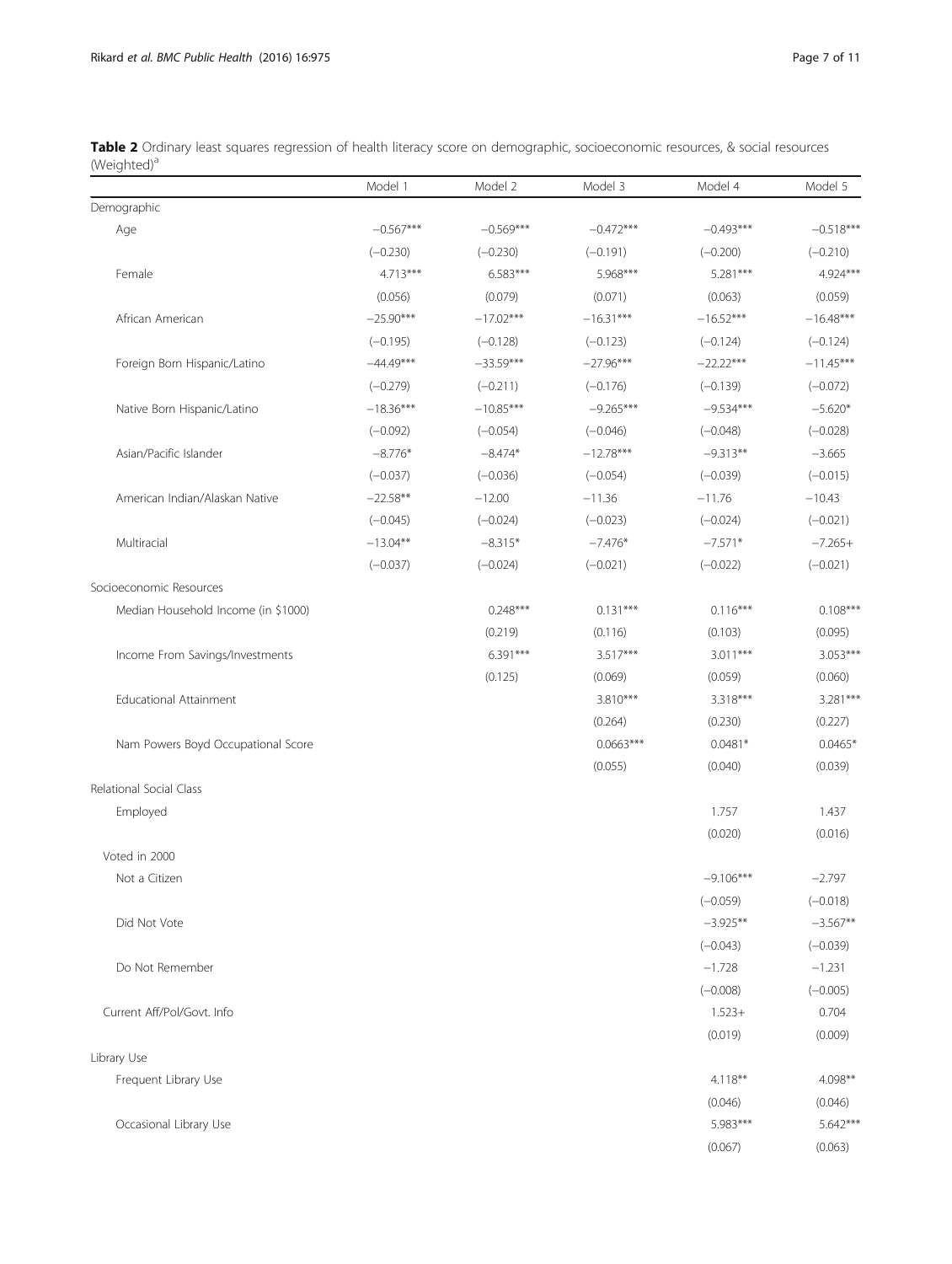| Volunteer Activity         |            |          |            |            |             |
|----------------------------|------------|----------|------------|------------|-------------|
| Frequently Volunteer       |            |          |            | $3.412*$   | $3.200+$    |
|                            |            |          |            | (0.031)    | (0.029)     |
| Occasionally Volunteer     |            |          |            | 2.238      | 1.820       |
|                            |            |          |            | (0.022)    | (0.018)     |
| Social Resources           |            |          |            |            |             |
| Language Spoken            |            |          |            |            |             |
| Spanish/ESL                |            |          |            |            | $-5.824+$   |
|                            |            |          |            |            | $(-0.025)$  |
| Speaks Only Spanish        |            |          |            |            | $-9.885*$   |
|                            |            |          |            |            | $(-0.051)$  |
| Other Language Spoken ESL  |            |          |            |            | $-19.11***$ |
|                            |            |          |            |            | $(-0.121)$  |
| <b>Marital Status</b>      |            |          |            |            |             |
| Never Married              |            |          |            |            | $-3.574**$  |
|                            |            |          |            |            | $(-0.034)$  |
| Separated/Divorced/Widowed |            |          |            |            | $-0.780$    |
|                            |            |          |            |            | $(-0.007)$  |
| Health Information Source  |            |          |            |            | 0.929       |
|                            |            |          |            |            | (0.017)     |
| Constant                   | 274.6***   | 253.9*** | 232.2***   | 230.3***   | 233.8***    |
| R-squared                  | 0.136      | 0.213    | 0.270      | 0.279      | 0.286       |
| F                          | $101.4***$ | 231.9*** | $252.2***$ | $160.3***$ | $126.1***$  |

| Table 2 Ordinary least squares regression of health literacy score on demographic, socioeconomic resources, & social resources |  |  |  |
|--------------------------------------------------------------------------------------------------------------------------------|--|--|--|
| (Weighted) <sup>a</sup> (Continued)                                                                                            |  |  |  |

<sup>a</sup>Source: The National Assessment of Adult Literacy (NAAL) 2003. Unstandardized coefficients above standardized coefficients in parentheses. Respondent N = 14,592. +  $p$  < 0.05 \*  $p$  < 0.01 \*\*  $p$  < 0.001 \*\*\*  $p$  < 0.0001

participation in important civic activities like voting and volunteering involve connecting with one's community in ways that promote health literacy or attention to health affairs. Civic engagement creates social ties by connecting individuals to a larger community or movement. In turn, social connections provide an opportunity to become aware of as well as increase confidence and willingness to seek out available health resources. Understanding how positive health literacy flows from civic engagement may offer a counterpoint to a risk approach to health literacy which focuses on a deficit model.

The findings also reveal that social resources are associated with higher health literacy. The findings related to language are mostly what we would expect; yet, there are some finer points worth noting. The majority of health and healthcare information in the United States is written and spoken in English and translations of the information are also widely available in Spanish. Therefore, as a social resource, it is not surprising that respondents who learn English in childhood have a relative advantage over those who are learning or do not understand English. What is surprising is that Spanish speakers who have not learned English have significantly higher skills than those from other language groups who have learned English. The finding suggests two points of interest. First, providing information in Spanish is important for the Spanish speaking community. Second, the language instruction currently in place for speakers of other languages may not do enough to bring them up to the health literacy levels of others. The results support continued and improved efforts in creating multilingual health information and providing free and high quality ESOL (English for Speakers of Other Languages) in adult education programs [\[70\]](#page-10-0).

Marriage is a social resource that benefits health literacy by encouraging healthy behaviors. The gender and health literature provides insight into the relationship between marital status and health literacy. Marriage, or living as a married couple, fosters social interaction and an expansion of social networks as well as economic support to pay for healthcare services [[52](#page-10-0), [53\]](#page-10-0). It is also possible that, because women maintain more consistent social relationships throughout life, social connections provide women with the same types of benefits that we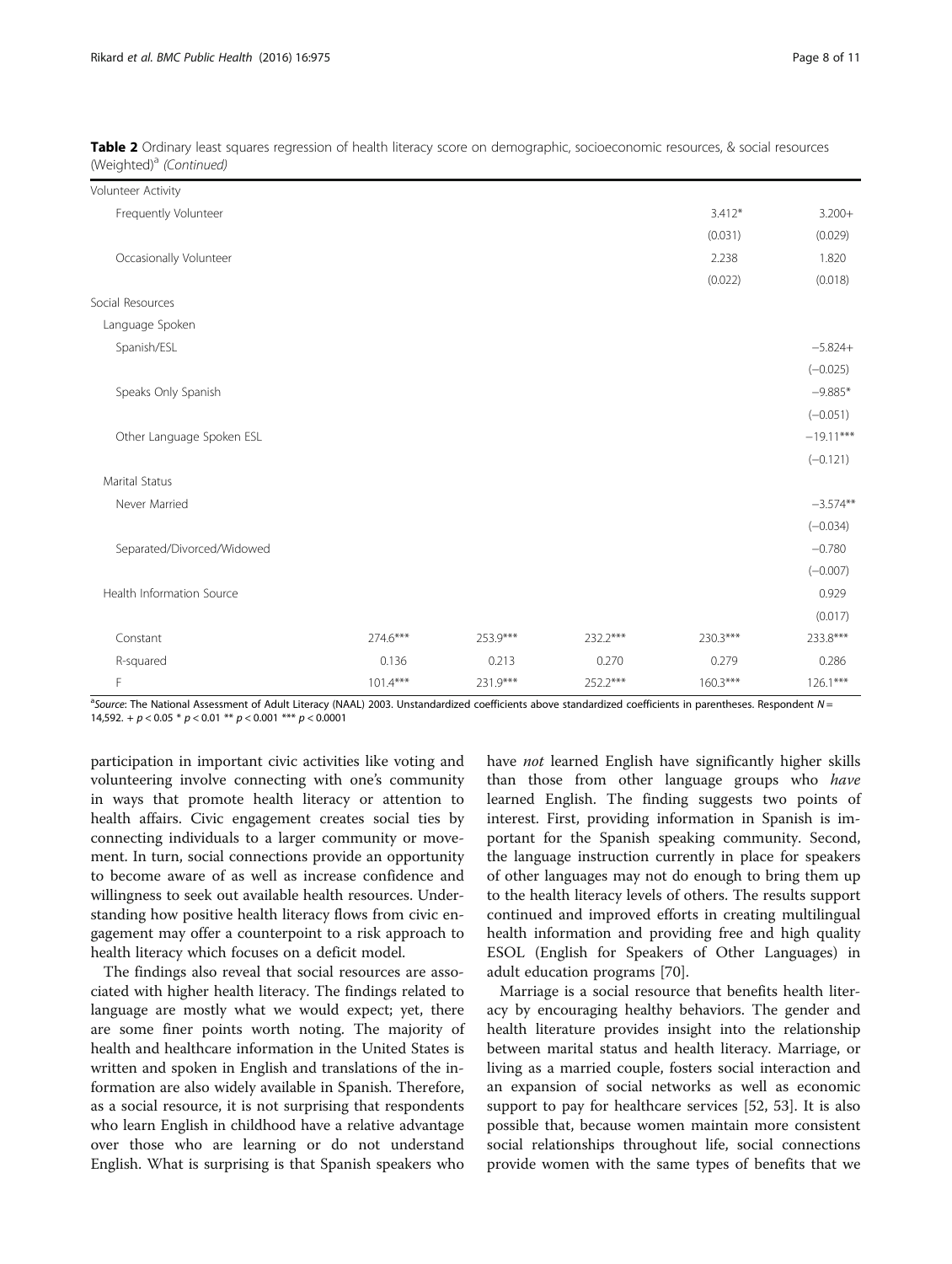see for people who are married or living as married. Social interaction tends to improve one's health literacy skills and subsequently prolong one's lifespan.

Consistent with previous research, we found that as people age their health literacy declines, that health literacy is higher for women compared to men, and that racial and ethnic minorities have lower health literacy compared to whites. The underlying assumption is that the lower health literacy for ethnic minorities is due to lower socioeconomic status, lower educational attainment, employment status, and language barriers. However, our results show that, minorities have consistently lower health literacy scores when compared to whites who with the same educational attainment, income, gender and age. The disadvantage of being a minority cuts across many of the protective features that might account for their lower health literacy. Other studies have not revealed this persistence in health literacy disparities attributable solely to racial/ethnic disparities. Our findings reveal that nativity has a protective influence, even for the most disadvantaged racial groups. While both native born and foreign born Hispanics had lower health literacy levels, foreign born Hispanics had significantly lower scores than even their native born counterparts. The differences may be a result of native born Hispanics' assimilation of language and culture in the United States.

Household income and additional income from savings and/or investments are each independently associated with a significant increase in health literacy scores. What is notable, however, is that the association with higher scores is greater for these additional sources of wealth than it is for an overall increase in median household income. Health literacy scores increased by a quarter of a percent for every additional \$1000 in median household income; yet, each additional source of wealth from savings and/or investments is associated with a six full point increase in health literacy scores. The significant and positive effect of increasing levels of educational attainment concurs with previous research that education has an independent and positive relationship with individual levels of health literacy [[10, 12, 20, 30](#page-9-0)].

The limitations of the existing research should be considered when interpreting findings. First, the NAAL health literacy question items only focus on the functional aspect of health literacy and do not provide an assessment of oral communication ability and/or critical analytic ability. In addition, the assessment does not reflect the ability to communicate or the ability to determine the quality of health information and how an individual might make decisions or change behavior based on health information. Second, the NAAL is a secondary cross-sectional data set collected over a decade ago. Thus, the present analyses cannot address causal relationships; instead, a longitudinal research design is appropriate to examine how change in social, economic, and structural factors impact change in health literacy level over time [\[71](#page-10-0), [72](#page-10-0)]. Moreover, we caution that our results may not reflect the relationship between health literacy disparities and health inequities in the United States given the systemic changes in the system of health care as a result of provisions in the 2010 Patient Protection and Affordable Care Act [[73, 74\]](#page-10-0). Despite these limitations, the present research adds significant value to clarify the distribution of disparities in health literacy and identify opportunities to reduce inequity.

## Conclusions

Health literacy may be viewed as several integrated concepts relating to what people need to be able to participate in effective decision-making about health for themselves, and their families [[75\]](#page-10-0). Earlier definitions, such as the National Academy of Medicine's [[2](#page-9-0)], focus on individual deficits (and subsequent risk) within clinical settings [\[76\]](#page-10-0). Definitions from other countries conceptualize health literacy as an asset for good health, not just in clinical settings, but in everyday life [[31](#page-9-0), [77\]](#page-10-0). Our findings support a broader understanding of health literacy in the United States.

The results presented herein provide strong evidence that disparities in health literacy cut across demographic and socioeconomic groups, level of civic engagement through voting and volunteering, and available social resources. To increase equity in health literacy and health outcomes will necessitate a fundamental shift in perspective among health literacy practitioners and researchers in the United Sates. There remains a critical need to develop a theoretically driven conceptual definition of health literacy as a social construct [[78](#page-10-0)–[80](#page-10-0)]. Instead of focusing on health literacy as an individual deficit; a shifting perspective of health literacy emphasizes the importance of social context, the role of social interaction, and the creation of social connections as an asset. These new insights in disparities in health literacy can provide a focus for creating relevant interventions. For example, interventions to increase health literacy may include components to improve self-efficacy, personal empowerment, civic engagement and social interactions. Health literacy interventions must focus on how health literacy skills are used on a daily basis. There is a need for continuing efforts to improve dissemination of health information in plain language, Spanish and other languages, and improve the quality and accessibility of English language and literacy instruction.

## **Endnotes**

VisualDF is a free, open-source program available at <http://www4.ncsu.edu/~awmeade/VisualDF/Main.htm> to compute effect size indices of differential functioning of items and test scales.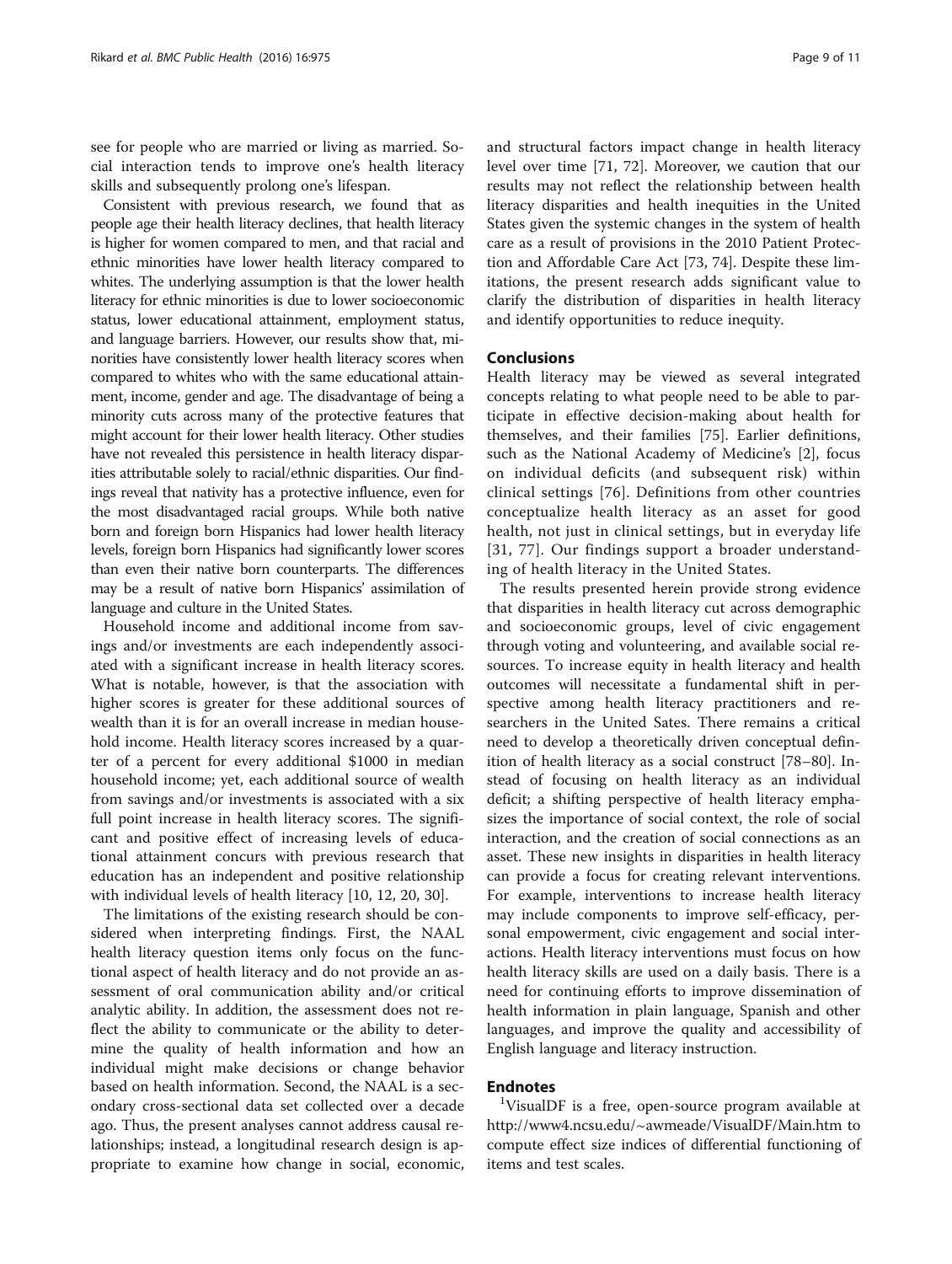#### <span id="page-9-0"></span>Abbreviations

2PL: Two parameter logistic; CTT: Classical test theory; GRM: Graded response model; IRT: Item response theory; NAAL: National assessment of adult literacy; NCES: National center for education statistics; OLS: Ordinary least squares

#### Acknowledgments

A previous version of the research was presented at the 5th Annual Health Literacy Research Conference in Washington, D.C. The authors wish to thank Jolie Haun, Shelia R. Cotten, Bonnie Braun, and Monica E. Williams for their valuable feedback. Any and all mistakes are solely the responsibility of the authors.

#### Funding

Not applicable.

#### Availability of data and materials

The data that support the findings of this study are available from the National Center for Education Statistics (NCES) but restrictions apply to the availability of these data, which were used under license for the current study, and so are not publicly available. A public access version of the data are, however, available from the National Center for Education Statistics (NCES) [https://nces.ed.gov/naal/datafiles.asp.](https://nces.ed.gov/naal/datafiles.asp)

#### Authors' contributions

The authors RVR, MST, JM, and AB worked on the conception, study design, and the final article composition. RVR and MST worked on the methods, data analysis, and results. JM and AB worked on the discussion and provided continuous critical review of the overall manuscript. RVR is the first author. All the authors read and approved the final manuscript.

#### Competing interests

The authors declare that they have no competing interests.

#### Consent for publication

Not applicable.

#### Ethics and consent to participate

The data analyses were performed with approval from the Institutional Review Board at North Carolina State University. Written informed consent was obtained by the National Center for Education Statistics (NCES) as part of the National Assessment of Adult Literacy (NAAL). The written informed consent for participation in the NAAL, sampling design, and complete sample size are described in Jin Y, Greenberg E, Baer J. 2003 National Assessment of Adult Literacy: Restricted-Use Data File User's Guide (NCES 2007–492). Washington, DC: National Center for Education Statistics 2007.

#### Author details

<sup>1</sup>Department of Media & Information, Michigan State University, 409 Comm Arts, 404 Wilson Road, East Lansing, MI 48824, USA. <sup>2</sup>Department of Sociology & Anthropology, North Carolina State University, Raleigh, NC, USA. <sup>3</sup>McKinney Health Literacy Services, Cambridge, MA, USA. <sup>4</sup>Deakin Population Health SRC, Faculty of Health, Deakin University, Melbourne, VIC, Australia.

#### Received: 10 March 2016 Accepted: 2 September 2016 Published online: 13 September 2016

#### References

- 1. Nutbeam D. The evolving concept of health literacy. Soc Sci Med. 2008;67(12):2072–8.
- 2. Nielsen-Bohlman L, Panzer AM, Kindig DA. Health Literacy: A Prescription to End Confusion. Washington, D.C: The National Academies Press; 2004.
- 3. Krieger N, Williams DR, Moss NE. Measuring Social Class in US Public Health Research: Concepts, Methodologies, and Guidelines. Annu Rev Public Health. 1997;18(1):341–78.
- Muntaner C, Borrell C, Vanroelen C, Chung H, Benach J, Kim IH, Ng E. Employment relations, social class and health: A review and analysis of conceptual and measurement alternatives. Soc Sci Med. 2010;71(12):2130–40.
- 5. Phelan JC, Link BG, Tehranifar P. Social Conditions as Fundamental Causes of Health Inequalities. J Health Soc Behav. 2010;51(1 suppl):S28-S40-S28-S40.
- 6. Kutner M, Greenberg E, Baer J. A First Look at the Literacy of America's Adults in the 21st Century (NCES 2006–470). Washington, DC: National Center for Educational Statistics United States Department of Education; 2006.
- Pleasant A. A Second Look at the Health Literacy of American Adults and the National Assessment of Adult Literacy. Can J Public Health. 2008;98(4): 337–40.
- 8. Sørensen K, Pelikan JM, Röthlin F, Ganahl K, Slonska Z, Doyle G, Fullam J, Kondilis B, Agrafiotis D, Uiters E, et al. Health literacy in Europe: comparative results of the European health literacy survey (HLS-EU). Eur J Public Health. 2015;25(6):1053–8.
- van der Heide I, Rademakers J, Schipper M, Droomers M, Sorensen K, Uiters E. Health literacy of Dutch adults: a cross sectional survey. BMC Public Health. 2013;13(1):179.
- 10. Ayotte BJ, Allaire JC, Bosworth H. The Associations of Patient Demographic Characteristics and Health Information Recall: The Mediating Role of Health Literacy. Aging Neuropsychol Cogn. 2009;16(4):419–32.
- 11. Baker DW, Gazmararian JA, Williams MV, Scott T, Parker RM, Green D, Ren J, Peel J. Functional Health Literacy and the Risk of Hospital Admission Among Medicare Managed Care Enrollees. Am J Public Health. 2002;92(8):1278–83.
- 12. Gazmararian JA, Baker DW, Williams MV, Parker RM, Scott TL, Green DC, Fehrenbach SN, Ren J, Koplan JP. Health Literacy Among Medicare Enrollees in a Managed Care Organization. JAMA. 1999;281(6):545–51.
- 13. Sudore RL, Yaffe K, Satter Field S, Harris TB, Mehta KM, Simonsick EM, Newman AB, Rosano C, Rooks R, Rubin SM, et al. Limited Literacy and Mortality in the Elderly The Health, Aging, and Body Composition Study. J Gen Intern Med. 2006;21(8):806–12.
- 14. Howard DH, Sentell T, Gazmararian JA. Impact of Health Literacy on Socioeconomic and Racial Differences in Health in an Elderly Population. J Gen Intern Med. 2006;21(8):857–61.
- 15. Sentell TL, Halpin HA. Importance of Adult Literacy in Understanding Health Disparities. J Gen Intern Med. 2006;21(8):862–6.
- 16. Dupre ME, Goerge LK. Exceptions to the Rule: Exceptional Health Among the Disadvantaged. Res Aging. 2011;33(2):115–44.
- 17. Fiscella K, Williams DR. Health Disparities Based on Socioeconomic Inequities: Implications for Urban Health Care. Acad Med. 2004;79(12):1139–47.
- 18. House JS, Leplowski JM, Kineey AM, Mero RP, Kessler RC, Herzog AR. The Social Stratification of Aging and Health. J Health Soc Behav. 1994;35(3): 213–34.
- 19. Jeppesen KM, Coyle JD, Miser WF. Screening Questions to Predict Limited Health Literacy: A Cross-Sectional Study of Patients With Diabetes Mellitus. Ann Fam Med. 2009;7(1):24–31.
- 20. Schillinger D, Grumbach K, Piette J, Wang F, Osmond D, Daher C, Palacios J, Sullivan GD, Bindman AB. Association of Health Literacy With Diabetes Outcomes. JAMA. 2002;288(4):475–82.
- 21. Williams DR, Collins C. US Socioeconomic And Racial Differences in Health: Patterns and Explanations. Annu Rev Sociol. 1995;21:349–86.
- 22. Cummings JL, Braboy Jackson P. Race, gender, and SES disparities in selfassessed health, 1974–2004. Res Aging. 2008;30(2):137.
- 23. Ferraro KF, Farmer MM. Utility of Health Data from Social Survey: Is There a Gold Standard for Measuring Morbidity? Am Sociol Rev. 1999;64(2):303–15.
- 24. McGee DL, Liao Y, Cao G, Cooper RS. Self-reported Health Status and Mortality in a Multiethnic US Cohort. Am J Epidemiol. 1999;149(1):41–6.
- 25. Shi L, Starfield B, Politzer R, Regan J. Primary Care, Self-rated Health, and Reductions in Social Disparities in Health. Health Serv Res. 2002;37(3):529–50.
- 26. Verbrugge LM. Gender and Health: An Update on Hypotheses and Evidence. J Health Soc Behav. 1985;26(3):156–82.
- 27. Williams DR. The Health of Men: Structured Inequalities and Opportunities. Am J Public Health. 2003;93(5):724–31.
- 28. von Wagner C, Knight K, Steptoe A, Wardle J. Functional Health Literacy and Health-Promoting Behaviour in a National Sample of British Adults. J Epidemiol Community Health. 2007;61:1086–90.
- 29. Mirowsky J, Ross CE. Education, social status, and health. Aldine de Gruyter; 2003.
- 30. Benson JG, Forman WB. Comprehension of Written Health Care Information in an Affluent Geriatric Retirement Community: Use of the Test of Functional Health Literacy. Gerontology. 2002;48(2):93–7.
- 31. Kickbusch I. Health literacy: addressing the health and education divide. Health Promot Int. 2001;16(3):289–97.
- 32. Braveman PA, Cubbin C, Egerter S, et al. Socioeconomic status in health research: One size does not fit all. JAMA. 2005;294(22):2879–88.